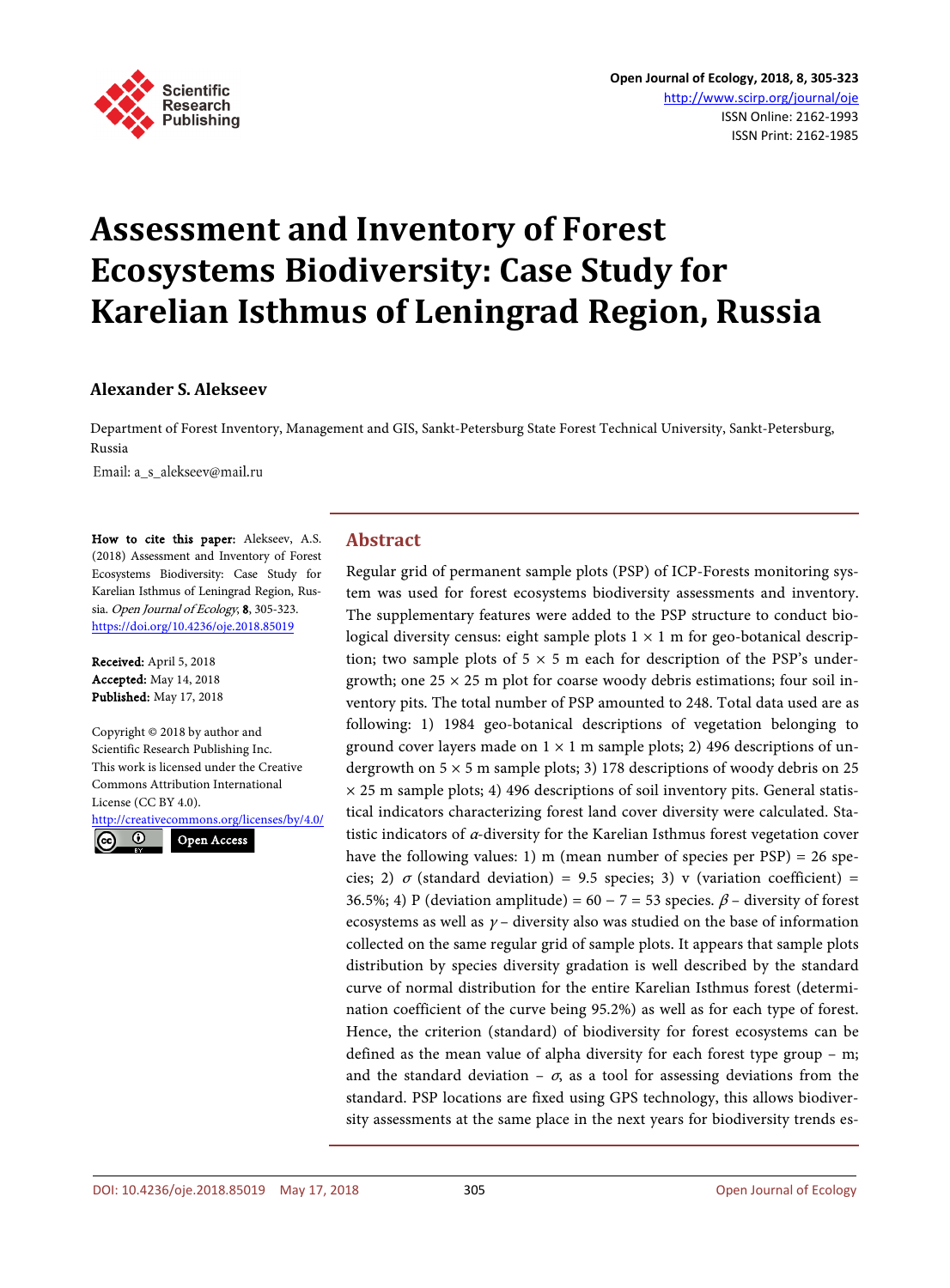timations and consist the frame for systematic biodiversity inventory.

#### **Keywords**

Plant Biodiversity, ICP-Forests Program, Forest Ecosystems,  $\alpha$ -,  $\beta$ -,  $\gamma$ -Diversity, Regular Grid of Sample Plots, Biodiversity Standards.

#### **1. Introduction**

Today the society is becoming increasingly aware of the fact that, due to protracted and careless exploitation of natural resources, it irretrievably loses natural complexes and many animal and plant species as these species cannot exist outside their natural ecosystems [\[1\].](#page-16-0) Forest ecosystems are known for sheltering the greatest biodiversity by comparison with many other ecosystems located in the same climatic zone. Biologists and ecologists have actively discussed the problem of conserving biodiversity during the past few years [\[2\]](#page-17-0) [\[3\]](#page-17-1) [\[4\].](#page-17-2) Biodiversity of forest ecosystems aroused great interest in Western Europe and due to a long-run and intensive commercial exploitation of forest directed to maximal wood production, forests in these countries have in majority lost their primeval appearance. Climax forests in Europe remain only in the northern part of Russia (in Karelia and Komi republics as well as in Murmansk and Arkhangelsk regions). These forests focus the attention of researchers from Western Europe, in particular those coming from countries with close climatic conditions as Finland or Sweden. Laws, conventions, and agreements concerning different aspects of biodiversity conservation problem have been elaborated at an international level and ratified by a number of countries. Moreover, every country has its own laws and rules devoted to this question. However, all the problems concerning biodiversity conservation are not solved. There is still no common opinion about the species that are really necessary for the regular functioning of ecosystems and, therefore, that should be protected and conserved in priority [\[5\]](#page-17-3) [\[6\]](#page-17-4) [\[7\].](#page-17-5) Local conditions and the various ecosystems existing at the scale of a region play a great role as each of these ecosystems possesses its own species diversity to be preserved. At the time, the problem of conserving the biodiversity attracts so much attention, it seems necessary to formulate and ground clearly the concept of biodiversity. How can it be defined, how can it be measured in order to support practical measures for its monitoring, protection and conservation? At present, the most experienced method for biodiversity conservation is, by no means, the development of protected natural areas network. Such networks exist in many countries, but protected areas have limitation in size or statuses and cannot account for the conservation of all unique habitats. Moreover, these areas may not be indefinitely increased. Forest resources can be regenerated but still require rational and careful utilization [\[8\].](#page-17-6)

Biodiversity assessment is mandatory for the implementation of any sustainable forest management policy and, as a fact, is included in the number of criteria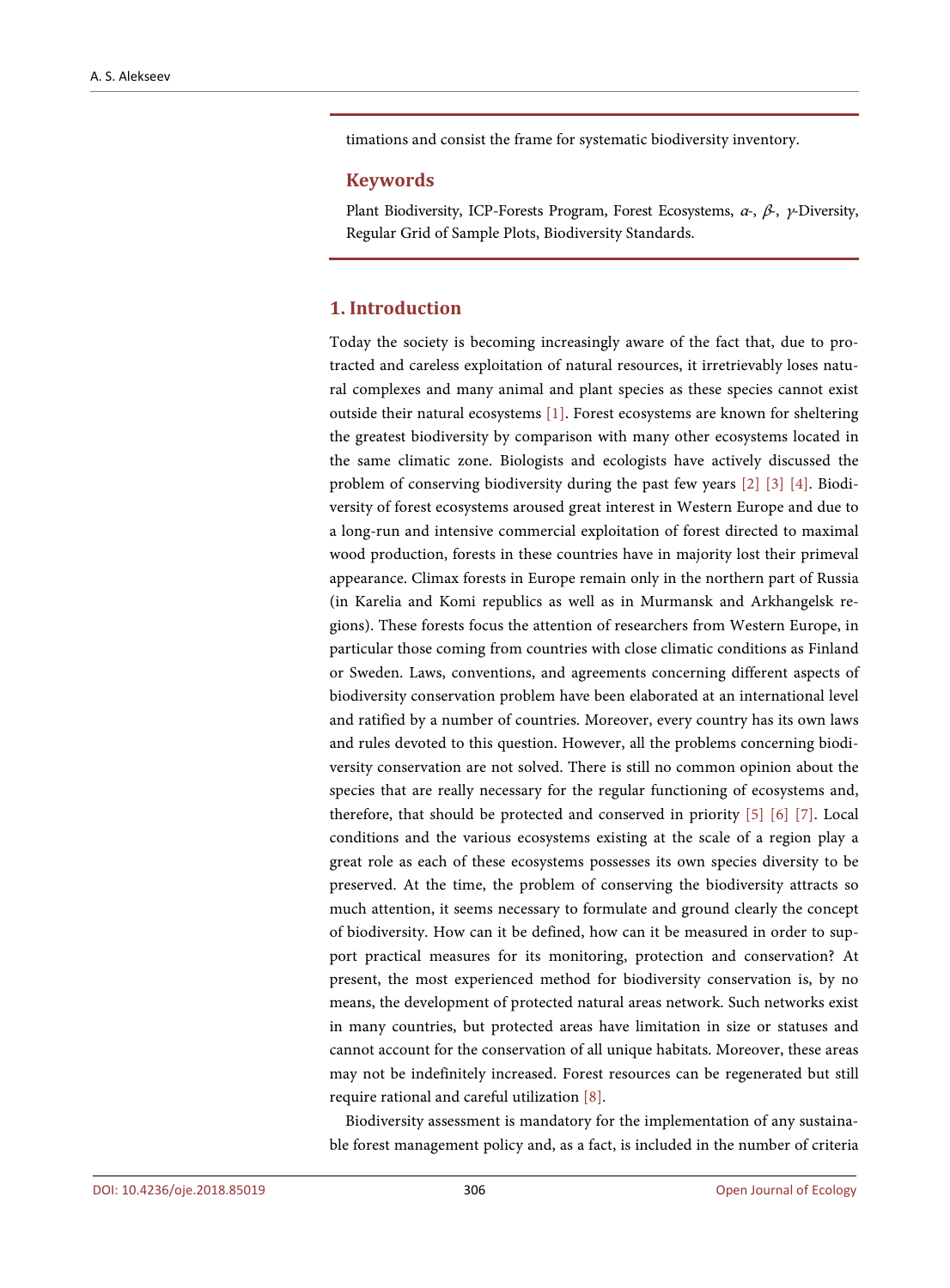and indicators currently in use [\[9\]-](#page-17-7)[\[14\].](#page-17-8)

Today we should look for forest ecosystems managing methods that would guarantee the conservation of their biodiversity and by the same time, allow local communities to benefit from forest resources. Attention should also be paid to the so called alternative forest utilization turn toward recreational, educational, scientific purposes. The Cape Biodiversity project has been implemented as an attempt to bring solutions to these problems. The project was organized and implemented in Saint Petersburg thanks to the financial support of the Life-Third Counties Program of the European Union. Russian, French, and Finnish experts took part in its implementation. The project allowed studying the vegetative biodiversity of the forest ecosystems situated on the Karelian Isthmus in Leningrad region. As a result, extensive experimental data were gathered that have been used for proposing coherent biodiversity protection policies and also for scientific and educational purposes [\[29\]](#page-18-0) [\[30\].](#page-18-1) Before starting any analysis, basic terms have to be defined in order to facilitate the comprehension of the main scientific concepts.

Biodiversity is all life on earth; it is the number, variety and variability of living organisms [\[15\]](#page-17-9) [\[16\].](#page-17-10) In general, there are three categorical levels of biodiversity: genetic, taxonomic, and ecological.

Genetic biodiversity involves populations, individuals, chromosomes, genes and nucleotides. Very little is known of genetic biodiversity, though it is contended that all other aspects of biodiversity are a consequence of genetic makeup.

Taxonomic biodiversity can include kingdoms, phyla, orders, families, genera, species, subspecies and populations. For practical reasons, the most commonly used taxonomic diversity measure is species diversity.

Ecological diversity considers the diversity of habitats on which individuals within a species depend on for their own unique niches that they occupy within the ecosystem. For instance, some studies focus on the importance of either structural diversity or functional diversity in forested ecosystems. Structural diversity is the vertical or horizontal distribution of plants; functional diversity covers nutrient cycling, energy flows and trophic-level relationships. Finally, one should also consider the temporal scale of diversity, since species diversity shows distinctive changes in the biotic community during different several stages of successions [\[17\].](#page-17-11)

Ecosystem is composed of the living organisms of a particular habitat, such as a pond or forest, together with the physical environment in which they live. Ecosystems are dynamic complex of plant, animal, fungal, and micro-organism communities and their associated abiotic environment interacting as an ecological unit. Ecosystems have no fixed boundaries; instead, their parameters are set according to the scientific, management, or policy question being examined. Depending upon the purpose of analysis, a single lake, a watershed, or an entire region could be an ecosystem.

Biological diversity evaluation may be conducted at different levels using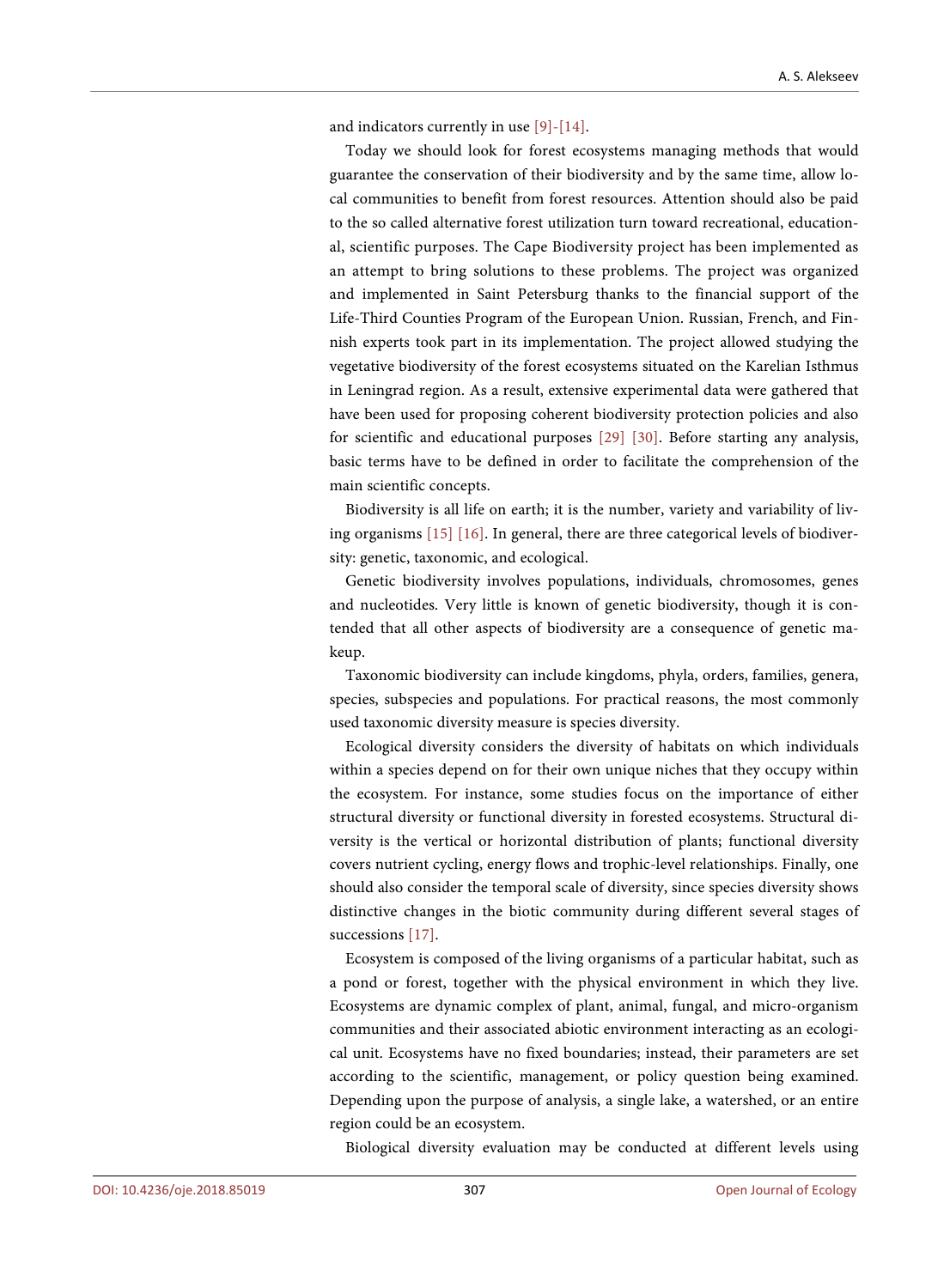adapted and fundamentally different methods. The scale of the study may be as different as biosphere, continent, vegetation zones and sub-zones (geographical or climatic), region (sector), landscape, ecosystem, parcel, etc.

As the study concerns the territory of the Karelian Isthmus in Leningrad region, mainly landscape and habitat levels will be considered; habitat remaining the reference level throughout the study.

Geographic landscape is an ecological system (geosystem, natural territorial complex) where predominate homogenous, interrelated, structurally and metabolically interdependent combination of relief forms, soils, microclimates, hydrographical network, flora and fauna located under the same climatic conditions. Every type of landscape differentiates by the specific interrelations occurring between lower-level components, i.e. ecosystems, and between ecosystems' own components. Each type of landscape is a heterogeneous area composed of a cluster of interacting ecosystems that is repeated in similar form throughout: relief, types, and kinds of soils, structure and density of the hydrographical network, types of microclimate, particular fauna and flora.

The Karelian Isthmus shelters nine different types of landscapes. On such a small area this quantity indicates a great diversity of soil, hydrological, geological and biological conditions.

Habitat is, according to the well-known definition of Sukachev (1964), defined as the totality of similar natural factors (atmospheric, geologic, biotic-flora, fauna, and micro-organisms-edaphic, hydrological) occurring in a particular area, characterized by specific interactions and exchange of energy among its components, and between its components and external ones belonging to other habitats. Habitats are units constantly evolving and developing.

Such indicators as age, composition, productivity, patchiness, frequency of occurrence, stage in the succession process, quantity, and resources may be considered or used for assessing biodiversity. Theoretically, whatever the level the biodiversity is assessed, this assessment may concern all of its elements. However, the following combinations are usually the practical significance: at a scale of an ecoregion or a landscape, biodiversity assessment will consider habitat diversity, diversity of the fauna and flora; at a scale of a forest habitat, diversity of habitat structure (number of canopy layers) and diversity of the flora (first of all of forest-generating tree species), structure of tree species population.

Assessment of the biodiversity of Karelian Isthmus forest ecosystems was carried out according to the diversity of habitats, displayed in their turn by forest type diversity, and diversity of vegetation species and populations observed over the investigated area [\[18\]](#page-17-12) [\[19\]](#page-18-2) [\[20\].](#page-18-3) 

## **2. Material and Methods**

As field investigations had to cover an area as large as the Karelian Isthmus, the existing grid of sample plots for bio-indicator and ecological monitoring of forests, created in the frame of the ICP-Forest program, was chosen as a basis for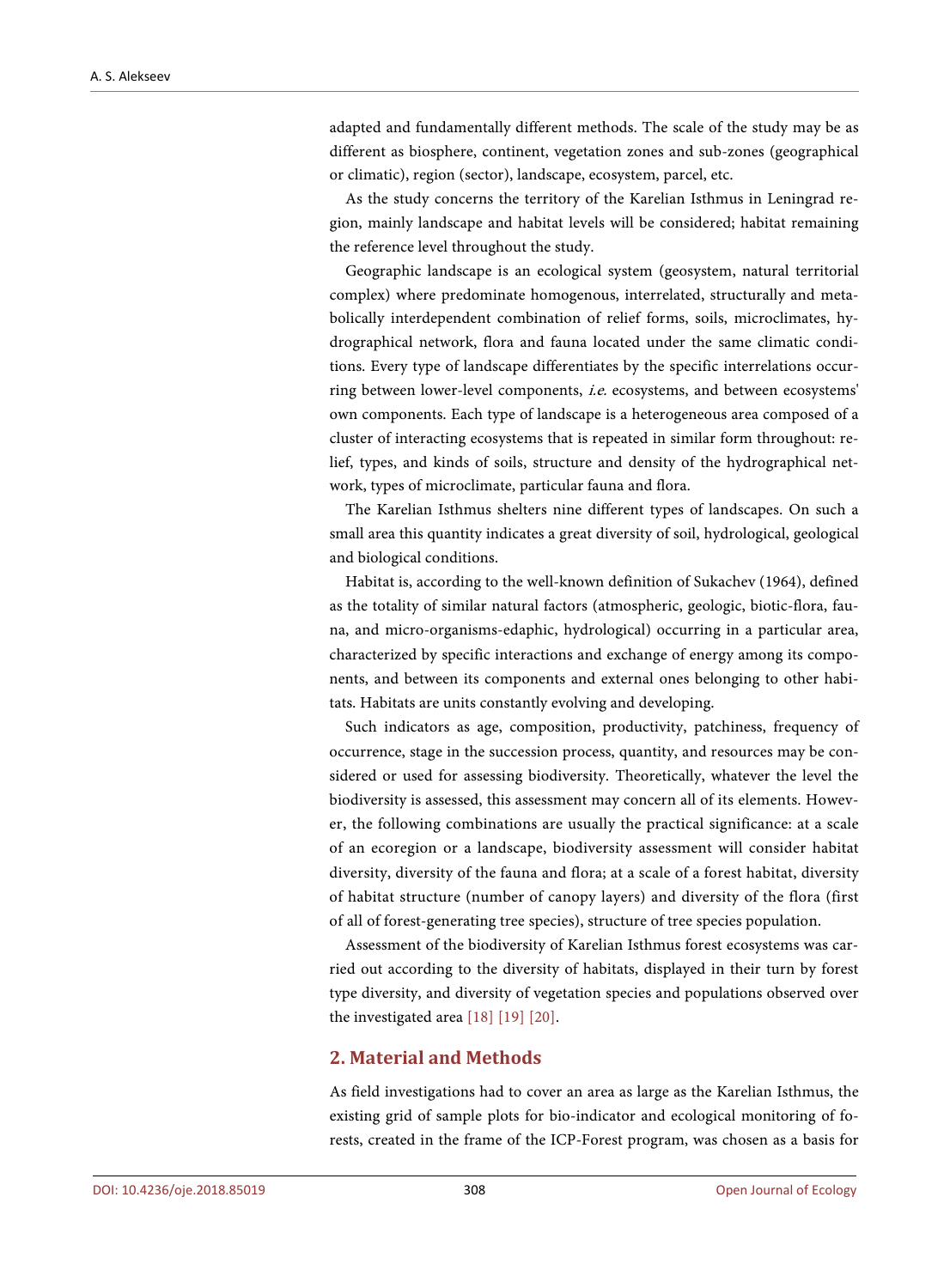organizing field works [\[21\].](#page-18-4)

The Karelian Isthmus is an area of land between the Gulf of Finland and Ladoga Lake. The southern border of the Karelian Isthmus is the Neva River, and the Northern border runs along the line of Russian-Finnish border. Geographically, this area is approximately between 61˚21' and 59˚46' North latitude and 27˚42' and 31˚08' East longitude. From North to South the length of the isthmus is 150 - 180 km, from West to East 55 - 110 km.

Regular grids of sample plots for bio-indicators are the most simple and intelligible way to select model trees in some given area according to strict and simple rules. Appliance of such rules allows considering that the selection remains haphazardly. In case investigated sample plots are sufficient enough in quantity, obtained conclusions on the state of forests for the given area would be regarded statistically proved.

The research period was extended in time. In 1995, a regular network of PSP according ICP-Forests methodology was established. In 2000, it was made denser for Karelian Isthmus and modified for plants biodiversity assessment and inventory. The analysis of the collected data and discussion of results is still ongoing.

# **2.1. Regular Grid of Permanent Sample Plot (PSP) for Assessing Vegetation Biological Diversity of the Main Forest Types on Karelian Isthmus**

As was mentioned above, ecosystems should be considered the main structural level for assessing biological diversity on Karelian Isthmus. Ecosystems most important components are the diversity of forest types as well as the species and populations composition displayed on the investigated area.

Determining to which taxonomic group the vegetative community belongs to during field work is very important. Such approach is paramount for choosing PSP location. Areas are heterogeneous by structure and composition. Such heterogeneity conditions the degree of variation of the vegetation cover. Knowing the typical characteristics of different types of forest ecosystems allows escaping mistakes when choosing PSP location. Secondly, gathering all the necessary characteristics describing a type of forest community can be carried out only during field survey.

The forest type classification edited by St. Petersburg Forest Research Institute as well as forest management schemes (forest type groups) were used as basis for planning the collection, analysis, and processing of the data [\[18\]](#page-17-12) [\[19\].](#page-18-2) Seven groups of forest types have been determined and investigated on the Karelian Isthmus: lichen (Lch), cowberry (Cb), oxalis (Ox), bilberry (Bl), polytrichosum (Pt), sphagnum (Sph), and motley grass (Mg).

These forest type groups essentially differ by their most important ecological characteristics, such as nutrient availability, which is necessary for plant growth and development, trophic factors, and moistening. Admittedly, these two factors—trophics and moistening—determine the potential of forest habitats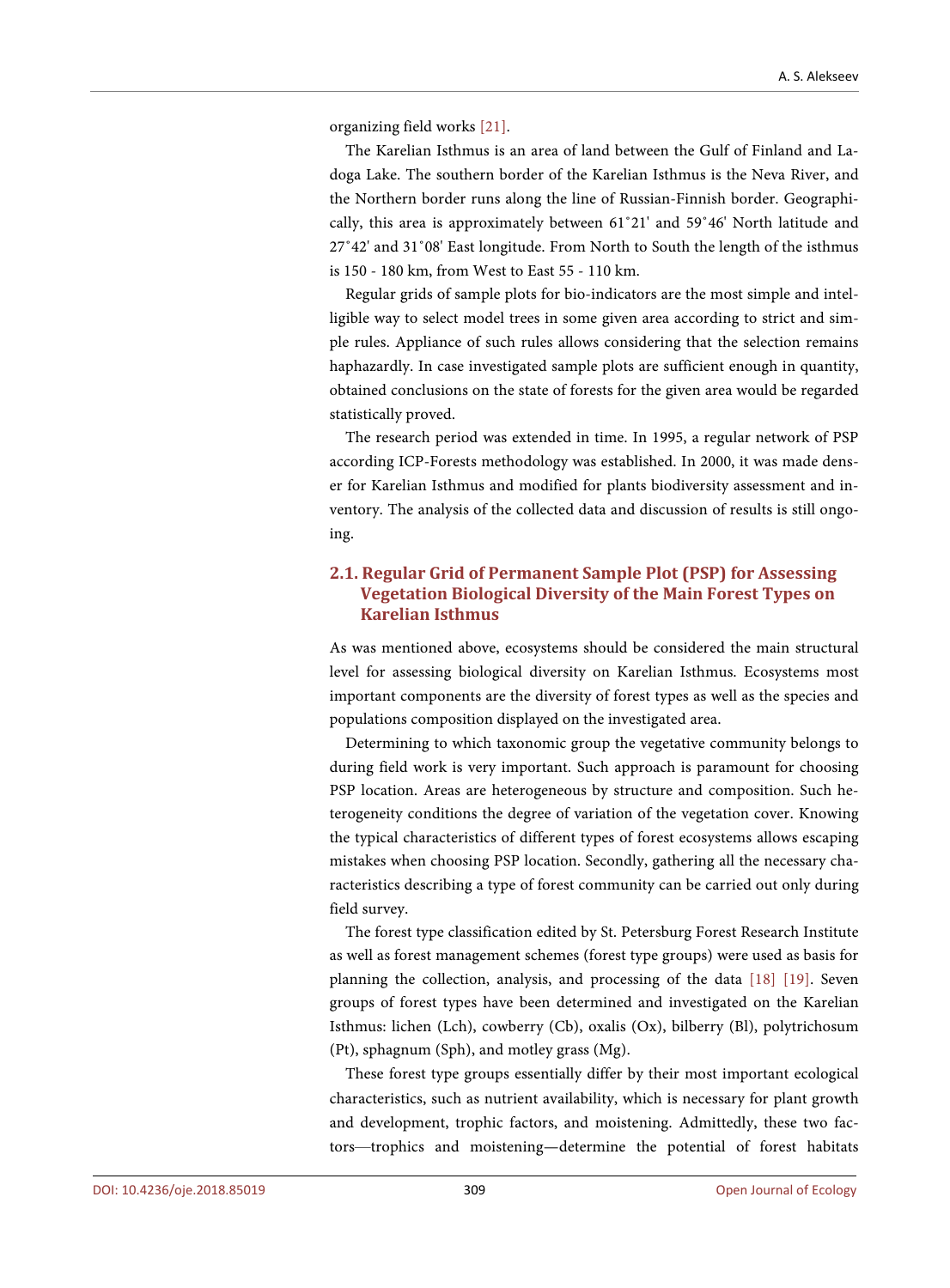productivity. Lichen and cowberry groups are characterized by dry and poor habitats, the first one even more than the second. Oxalis, bilberry, Polytrichosum and sphagnum groups of forest types are, respectively, characterised by a diminution in trophic resources and an increase of stagnant moistening. Motley grass forest type group is represented by habitats having optimal characteristics both for trophic resources and moistening.

Field work planning took into account forest management data, particularly the area under each forest type group on the Karelian Isthmus. This information allowed calculating the necessary number of PSP for each forest type group. Processing of biodiversity indexes and estimates of anthropogenic influence on forest ecosystems were also conducted according to forest type groups. On the basis of forest management data, seven representative forest type groups were retained. Herbaceous-swamp and riverside—motley grass groups were united into one group owing to growing condition similarities.

Forest type series elaborated by St. Petersburg Forest Research Institute were used for the following operations: for a more precise ecological assessment of each PSP during their description and data processing, and later on for attributing PSP to the forest type groups according to forest management data; for analyzing species vegetation diversity level and its changes under the influence of various factors. The determination of forest type series was carried out according to groups of indicator species and particular characteristics such as location on the relief and edaphic conditions. These lasts described soil substrate layers, soil structure, and organic layer thickness.

The quantity of PSP to be investigated that guarantees a sufficient statistical representative number amounted to 248. PSP formerly used for forest monitoring were also used for the present work in case they were situated on intersection points of the grid.

For assessing anthropogenic impacts using bioindicators it has been necessary to locate PSP in the most sensible forest type groups (for example, Lichen one). Following, the number of PSP allocated to sensitive forest groups was not proportional but superior to their respective share of the forest area.

### **2.2. Modification Brought to PSP Scheme for Biodiversity Census**

A PSP center has to be located not farther than 0.5 km from grid-referenced coordinates and no closer than 35 - 40 meters from inventory compartment's edge, forest's outskirts, road, or electric line. To ease orientation, PSP have to be located near easily recognizable features such as forest quadrate cuttings, paths, drainage ditches, or roads. Distance to these reference points is measured using tape or steps. Measurement starting point and orientation to be followed are identified by special marks (e.g. the central tree by oil paint). Geo-referencing is registered on the data record sheet showing magnetic bearing and distance to the centre of the PSP. In case no tree may be used as PSP centre, a small stake was dug into the ground in order to find it easily during the next investigation cam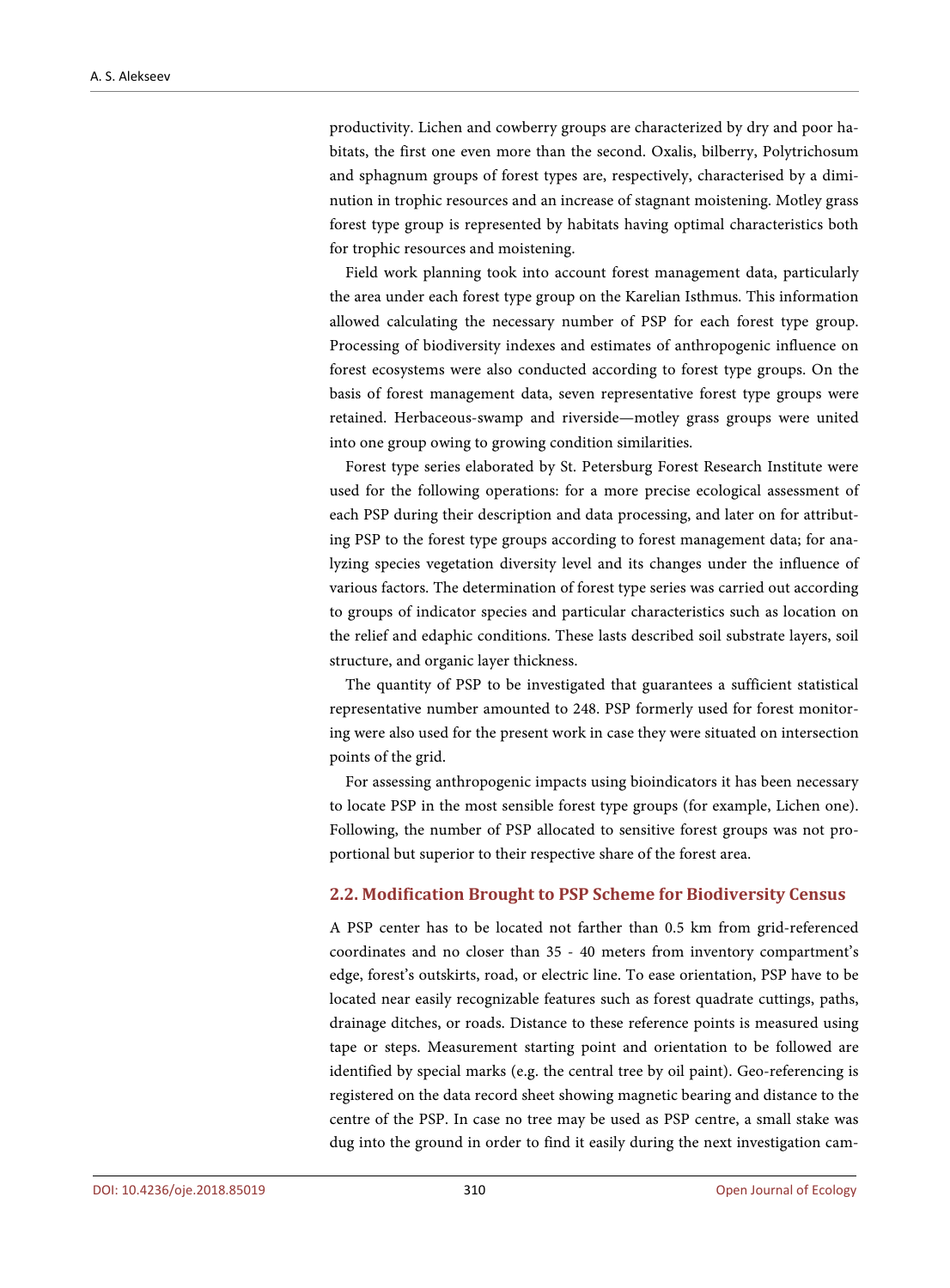paign. Four census points (CP) are put on each PSP following cardinal points direction, at a distance of 25 meters from the central (axial) tree, and numbered: 1 for North, 2 for East, 3 for South, and 4 for West. A small 0.5 - 0.7 meters high stake is dug into the ground in the center of the CP. The following supplementary features were added to the PSP structure especially to conduct biological diversity census: 1) Eight sample plots  $1 \times 1$  m for geo-botanical description of herbaceous-shrubby and moss-lichen vegetation layers. Two plots are situated in each census point (CP): one point in the center of the CP and another one at a distance of 7.07 meters within the PSP and forming a diagonal of  $5 \times 5$  m square. 2) Two sample plots of  $5 \times 5$  m each for geo-botanical description of the PSP's undergrowth. The plots are situated in the northern and southern parts of the PSP. 3) A 25  $\times$  25 m plot for coarse woody debris census situated in the north-western quarter of the PSP. Moreover, four soil inventory pits were dug to provide a more detailed description of edaphic characteristics and forest types. Modified PSP scheme for biodiversity census presented on [Figure 1.](#page-6-0)

Theoretically, the above mentioned scheme used for biodiversity census is close to the one used by American forest monitoring system for describing the state of the vegetation (Forest Health Monitoring). The total number of PSP laid on the Karelian Isthmus in the frame of the project amounted to 248. Ancillary data used for processing, analyzing, developing the data base, and elaborating

<span id="page-6-0"></span>

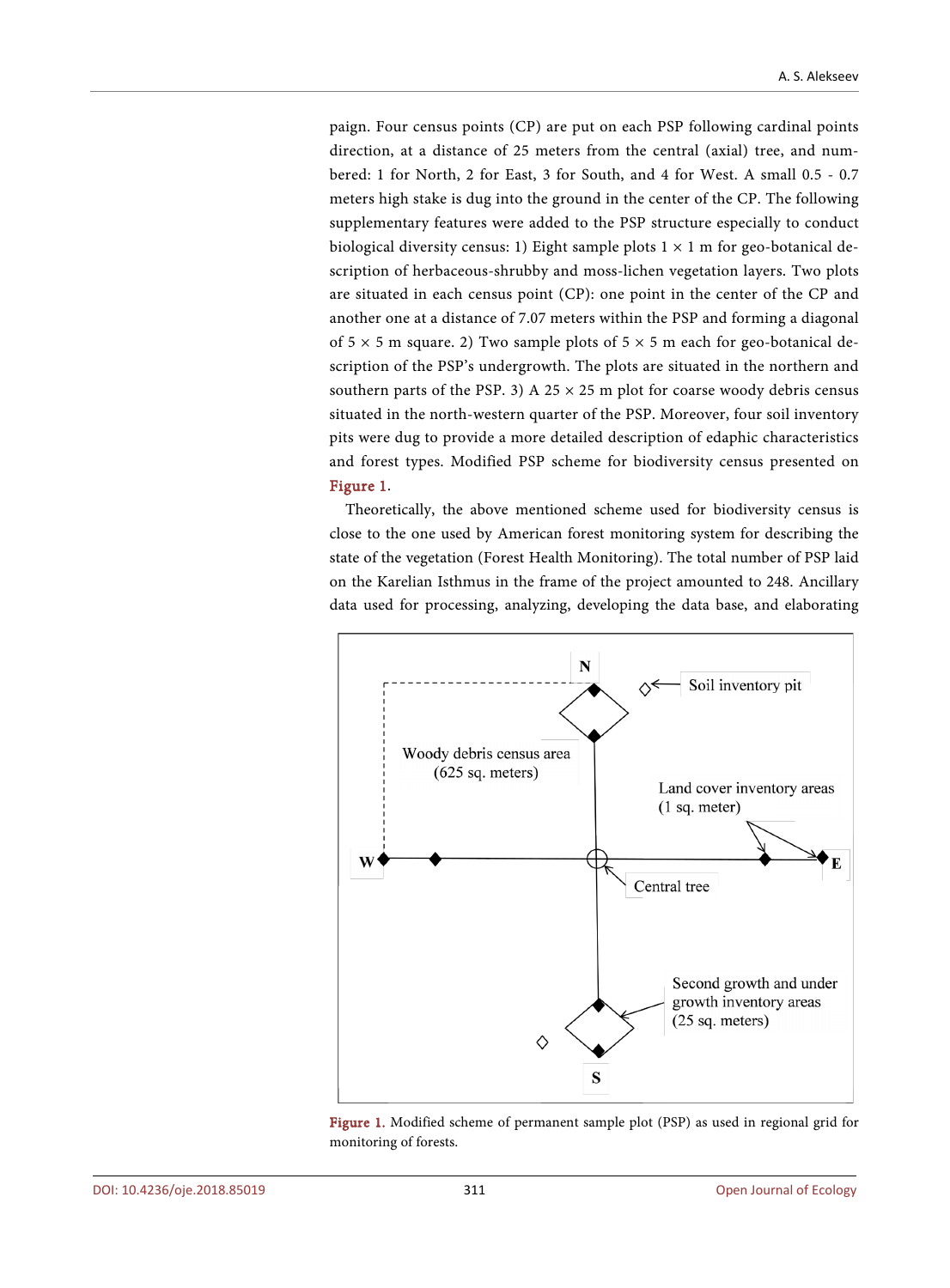the geographic information system are the following:

- 1984 geo-botanical descriptions of vegetation belonging to herbaceous-shrubby and moss-lichen layers made on  $1 \times 1$  m sample plots;
- 496 descriptions of undergrowth on  $5 \times 5$  m sample plots;
- 178 descriptions of woody debris on  $25 \times 25$  m sample plots (the description is systematically conducted on each plots);
- 496 descriptions of soil inventory pits.

According to preliminary assessment, such volume of field data gathered on regular bio-indicator grid following haphazardly method is enough for reliably assessing the biological diversity of the Karelian Isthmus and for estimating anthropogenic impact intensity.

### **3. Results and Discussions**

# **3.1. General Description of Alpha-Diversity of Forest Vegetation Cover**

Alpha diversity represents the variety of plant species found within a particular forest ecosystem and measured by the number of dwelled plant species or by the Simpson index that considers both the number of species and their relative variety [\[22\]](#page-18-5) [\[23\].](#page-18-6) Alpha-diversity was evaluated by forest type series that were distinguished from each other according to forest habitat characteristics. At first, general statistical indicators characterizing forest land cover diversity were calculated. The following symbols were used:

- $\bullet$  *n<sub>i</sub>*-species variety of forest land cover on i sample plot;
- $\bullet$  *n*-total number of sample plots;
- $\bullet$   $m = \frac{\sum_{i=1}^{n} x_i}{n!}$  $m = \frac{\sum_{i=1}^{n} n_i}{n}$  -average number of species per sample plot;
- $\sigma = \sqrt{\frac{\sum_{i=1}^{n}(n_i-m)^2}{n}}$ 1 1  $\sigma = \sqrt{\frac{\sum_{i=1}^{n} (n_i - m)^2}{n-1}}$  -mean square deviation from mean value of species

number per sample plot;

- $v = \frac{m}{\sigma} * 100\%$  *-variation coefficient of species number per sample plot as a* percentage from the mean value;
- $P = \max(n_i) \min(n_i)$  -deviation amplitude of species variety between maximum and minimum values.

Statistic indicators of α-diversity for the Karelian Isthmus forest vegetation cover have the following values:

 $m = 26$  species;

 $\sigma$  = 9.5 species;

- $v = 36.5\%;$
- $P = 60 7 = 53$  species.

Alpha-diversity statistics significantly varies over the territory of the Karelian Isthmus. Amplitude of deviation in species variety amounts to 53 species that is twice as much as the mean value. The largest species variety exceeds almost by 9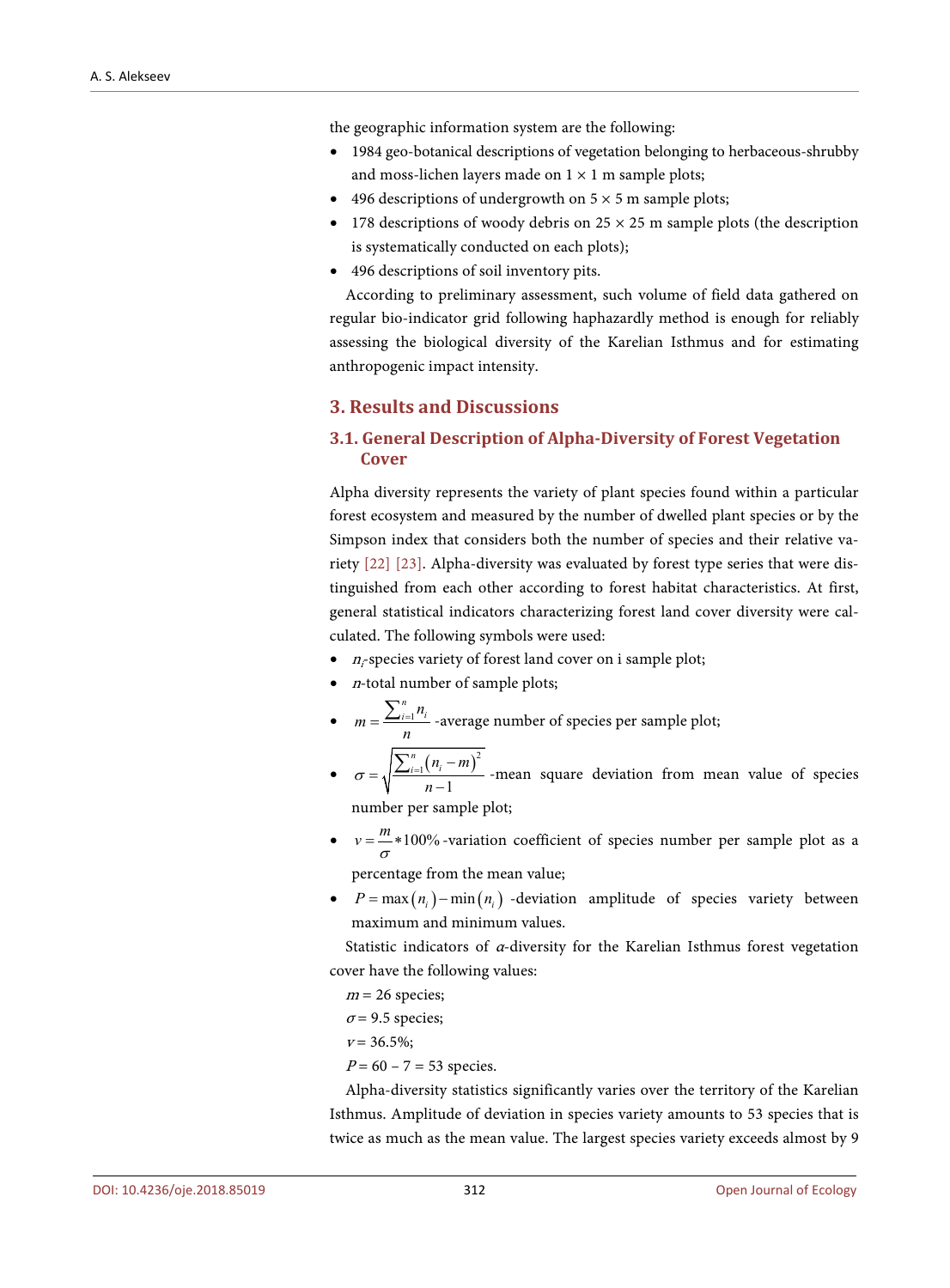times the smallest one.

The largest species diversity is found in oxalis forest type group, habitats considered as having optimal conditions. The poorest diversity is found in bilberry and cowberry forest type groups. Sample plots' distribution (or share) according to species diversity gradation is well described by standard curve of normal distribution (determination coefficient of the curve being 95.2%). Computations of average and average quadratic deviations stated above show that the number of species ranges from 15 up to 35 in 65.7% of the sample plots. According to standard curve of normal distribution, this number should amount to 68.3% that is close to the experimental data. Moreover, experimental results show an asymmetry in the distribution, *i.e.* sample plots with species variety less than average are dominating.

Forest species diversity on the Karelian Isthmus is relatively small, ranging from 15 to 35 species in almost 2/3 of the cases that is typical for the south taiga zone.

Karelian Isthmus forest ecosystem diversity according to dominating species is given on [Figure 2.](#page-8-0) 

[Figure 2](#page-8-0) shows that species diversity is the largest in forest ecosystems where deciduous species, as birch and aspen, predominate. In stands where coniferous species dominate, pine and spruce, species diversity is almost the same and amounts to 24 species on average, a little less than the average value for the whole Karelian Isthmus.

In stands where birch and aspen species predominate diversity reaches respectively 35 and 39 species. These values are much higher than the average for Karelian Isthmus and 40% higher than values for coniferous stands.

<span id="page-8-0"></span>

Figure 2. Forest ecosystem alpha-diversity according to dominating species measured as a share of maximum value.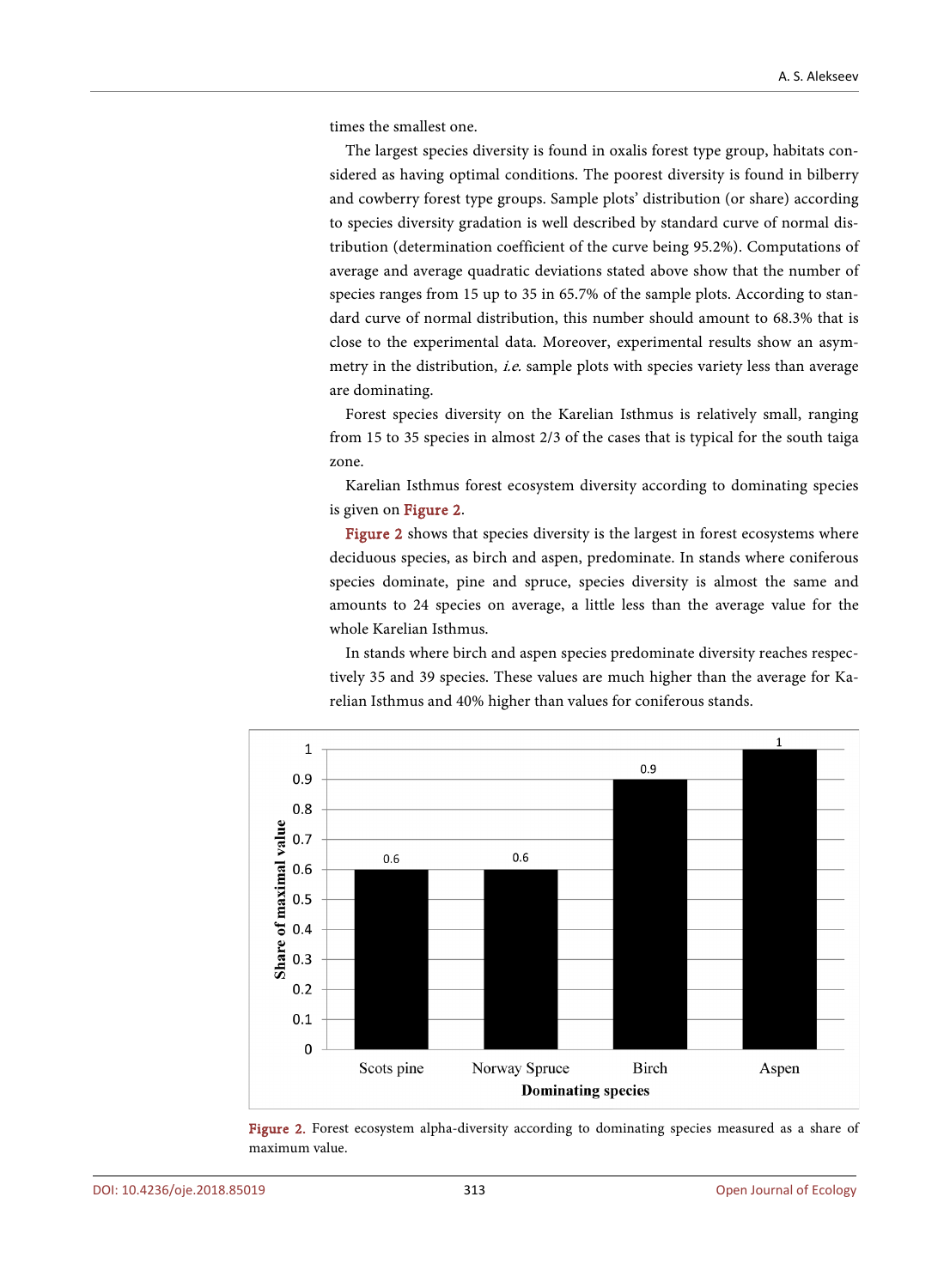Results of the dispersion analysis also show the absence of reliable relationship between species diversity of forest ecosystems on the one hand, and density and age of stand predominating species on the other hand. Such a result was unexpected, especially taking into account the fact that lower canopy layers contribute the most to vegetative diversity, and that their living conditions strongly depend on characteristics of the main tree layer. [Figure 3](#page-9-0) and [Figure 4](#page-9-1) show relationship between forest ecosystems alpha diversity and density and age of the predominating species.

The fact that relative constancy of average number of species in forest ecosystems does not depend on density and age of predominating tree species may be explained by peculiarities of the analysis carried out: it considered only stands

<span id="page-9-0"></span>

Figure 3. Forest ecosystem alpha-diversity with respect to tree stands density of dominating species.

<span id="page-9-1"></span>

Figure 4. Forest ecosystem alpha-diversity with respect to age of dominating species.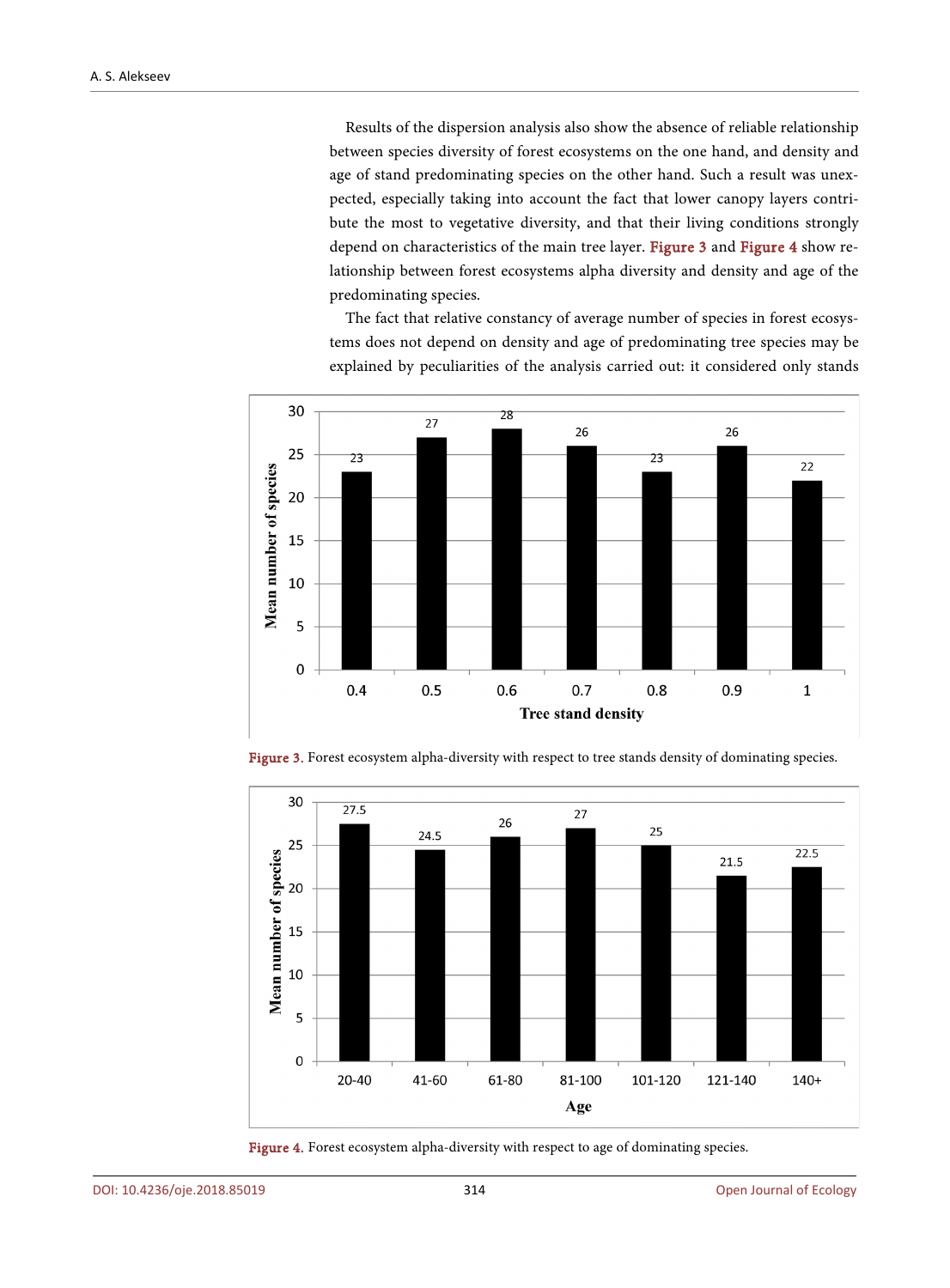with density from 0.4 to 1.0, *i.e.* sparse stands were not taken into account. On the other hand, this fact may be explained from the point of view of ecological niche concept [\[23\]](#page-18-6) [\[24\]](#page-18-7) [\[25\]](#page-18-8) [\[26\]](#page-18-9) [\[27\],](#page-18-10) which stipulate that resources allowable for plant development at a particular place are always used completely. Proceeding from his concept, it may be supposed that, in the relatively poor forest habitats of the Karelian Isthmus and under intensive concurrence for resources, changes in density and age of tree stands drive to changes in occurrence and relative abundance and coverage of plant species, but that the resulting number of species remains the same. In case these preliminary conclusions concerning the relative constancy in average of plant species number under a wide spectrum of forest ecosystems conditions would be confirmed, it noticeably increases scientific and practical significance of alpha-diversity index for ecological monitoring and sustainable forest management. Indirect confirmation of such assertion could be that strong and statistically reliable relationship has been found for ecosystems between alpha diversity and forest type groups. These last differ essentially by trophic and moistening conditions and, subsequently, by the number of ecological niches.

#### **3.2.** *β***-Diversity of Forest Vegetation Cover**

Beta-diversity represents the species diversity of the vegetation cover associates with changes in sample composition along a gradient of the most significant environmental factors. Statistics obtained as a result of field observations allow evaluating beta-diversity indicator for each forest ecosystem belonging to different forest type groups [\[28\].](#page-18-11)

Seven groups of forest types have been determined and investigated on the Karelian Isthmus: lichen (Lch), cowberry (Cb), oxalis (Ox), bilberry (Bl), Polytrichosum (Pt), sphagnum (Sph), and motley grass (Mg).

These forest type groups essentially differ by their most important ecological characteristics, such as nutrient availability, which is necessary for plant growth and development, trophic factors, and moistening. Admittedly, these two factors—trophics and moistening—determine the potential of forest habitats productivity. Lichen and cowberry groups are characterized by dry and poor habitats, the first one even more than the second. Oxalis, bilberry, Polytrichosum and sphagnum groups of forest types are, respectively, characterized by a diminution in trophic resources and an increase of stagnant moistening. Motley grass forest type group is represented by habitats having optimal characteristics both for trophics resources and moistening. [Table 1](#page-11-0) gives the average number of species in ecosystems belonging to different forest type groups, and also the total number of investigated test areas by forest type groups.

Usually beta-diversity is expressed in relative units. On [Figure 5,](#page-11-1) beta-diversity is expressed for each forest type group by comparison to the Oxalis forest type group, *i.e.* the richest one. According to the information presented in [Table 1](#page-11-0) and on [Figure 5,](#page-11-1) species diversity of Karelian Isthmus strongly depends on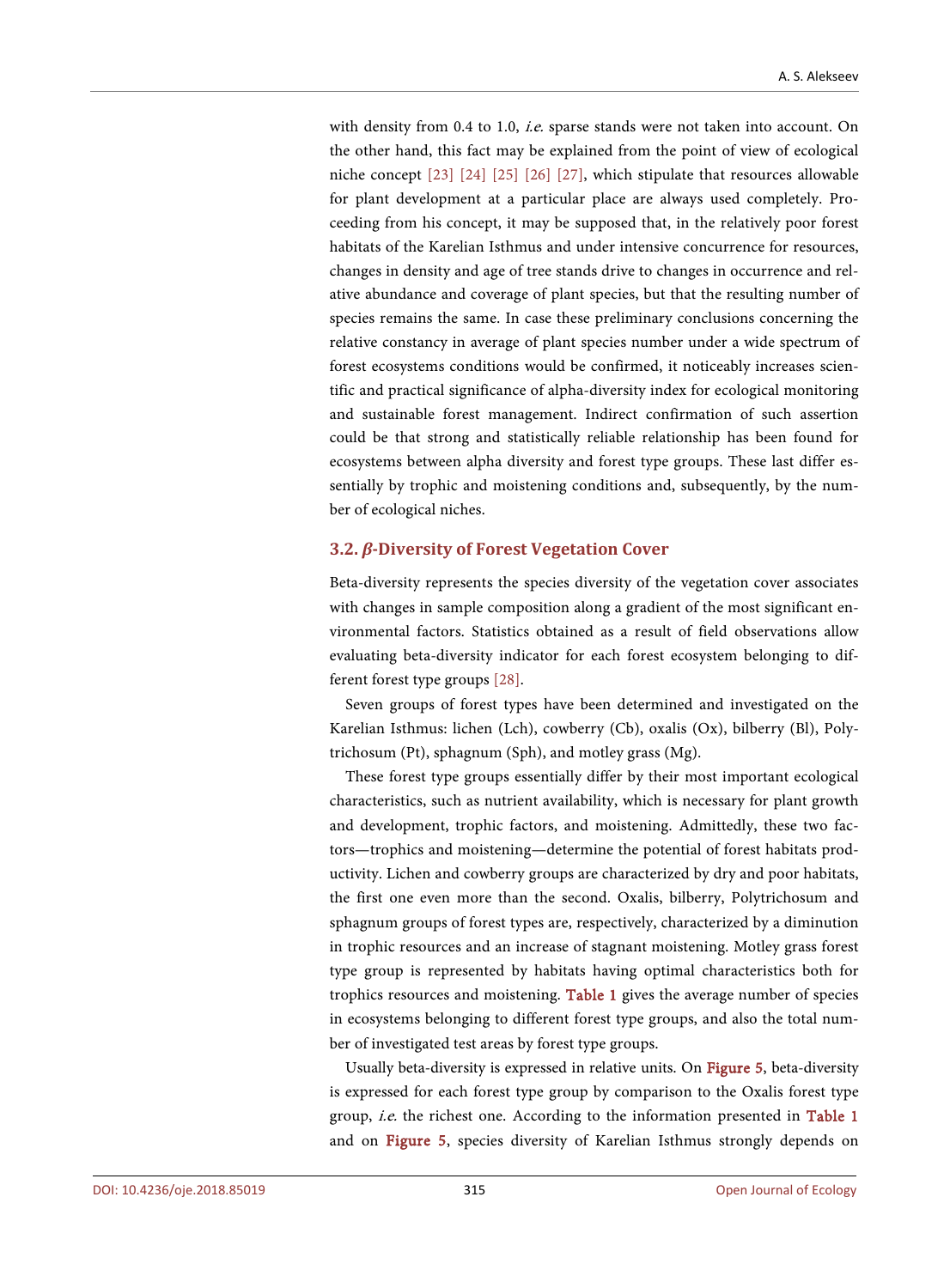|                           | Forest type groups |                |    |    |    |    |     |  |
|---------------------------|--------------------|----------------|----|----|----|----|-----|--|
|                           | Lch                | C <sub>b</sub> | Ox | Mg | Bl | Pt | Sph |  |
| Average number of species | 16                 | 18             | 35 | 35 | 24 | 23 | 22  |  |
| Number of PSP             | 8                  | 48             | 44 | 23 | 82 | 18 | 26  |  |

Table 1. Average number of species in ecosystems belonging to different forest type groups.

<span id="page-11-1"></span><span id="page-11-0"></span>

Figure 5. Beta-diversity of the forest vegetation cover of Karelian Isthmus measured as a share of maximum value.

which forest type group the forest ecosystem belongs to, that is to say on trophic and moistening factors, i.e. the most important ecological factors determining growth and development of plants.

The largest species diversity may be observed in rich and optimally moistened habitats, the least one in dry and poor ones, and middle diversity in moist habitats. Trophic and moisture factors strictly condition forest communities' biodiversity.

#### **3.3.** *γ***-Diversity of Forest Vegetation Cover**

Gamma-diversity represents the comparative analysis of forest vegetation cover diversity indexes when they are combined by landscape units. The Karelian Isthmus has been divided into nine main landscape units: Vyborg; North-west Priladozhie; Primorsky north-coast; Privuoxa; Otradnensky; Upper Okhta; Lembolovo; Prinevsky; and Southern Priladoga. As for beta-diversity, gamma-diversity is usually expressed in relative units. Gamma diversity of forest vegetation cover by basic landscape units is shown on [Figure 6](#page-12-0) in comparison to the richest landscape North-west Priladoga.

According to the information presented in [Figure 6,](#page-12-0) the nine landscape units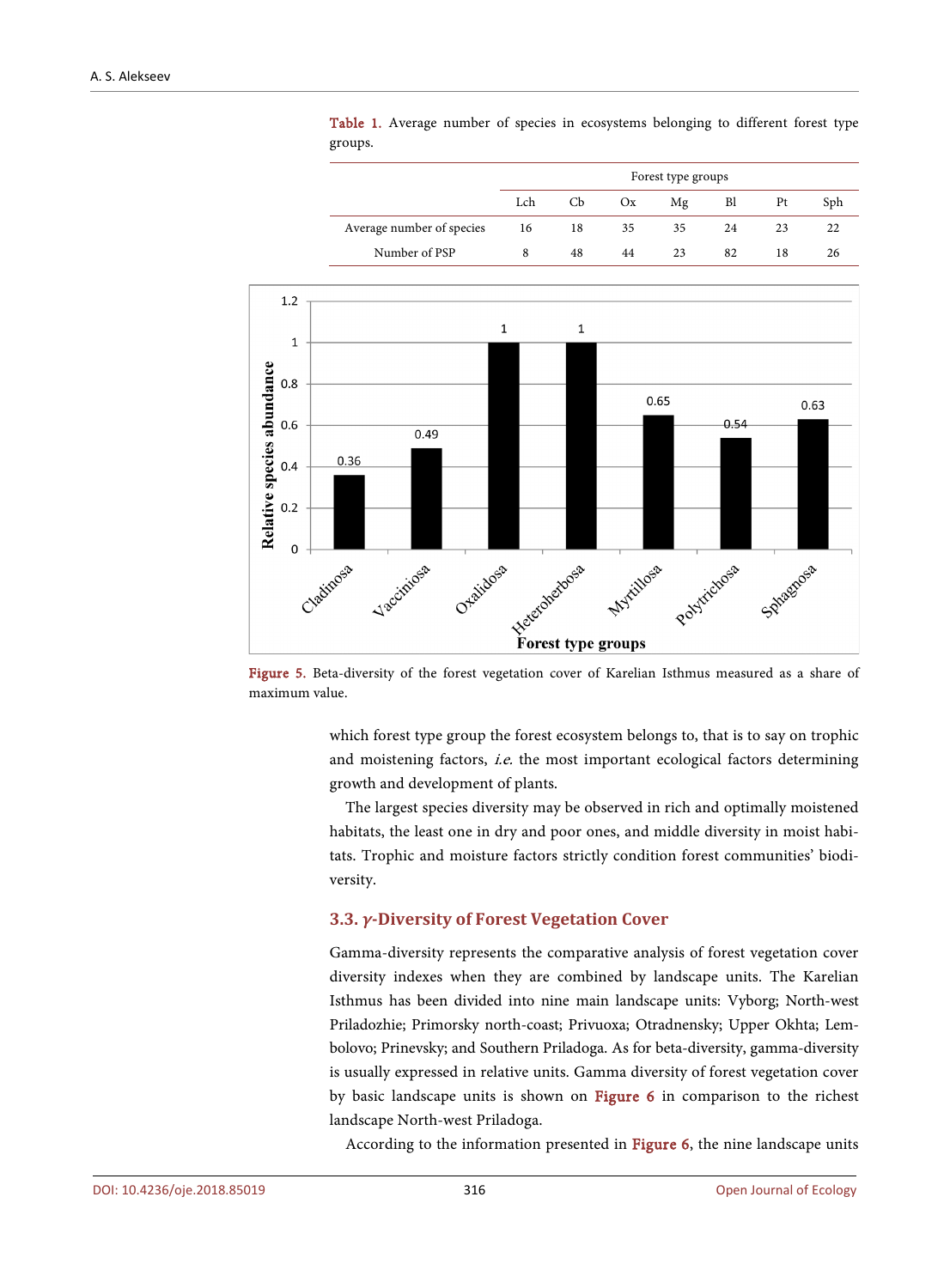<span id="page-12-0"></span>

Figure 6. Gamma-diversity of the forest vegetation cover of Karelian Isthmus measured as a share of maximum value.

are characterized by approximately the same species diversity.

On the whole, variations in vegetation biodiversity by type of landscapes are nearly twice less (from 0.7 to 1.0) than by groups of forest types (from 0.4 to 1.0). This is due to the fact that landscapes are large and heterogeneous units and include forest ecosystems belonging to different forest type groups.

# **3.4. Standards of Vegetation Diversity According to Karelian Isthmus Forest Types Groups**

Solving the problem of sustainable forest management, including the conservation of biological diversity as one of its most important component, lead to the fulfillment several tasks. It requires at first to quantify forest ecosystems biodiversity for the studied region, and, at second, to assess biodiversity indicators in terms of "normal" or "pathological". In other words, biodiversity assessment of one or another ecosystem should lead to qualitative conclusion to express whether the state of this ecosystem may be qualified as normal or not. In case it deviates from the normality, appreciation of deviation significance should be given.

Without such assessment using biodiversity indicators for sustainable forest management would be problematic. In order to solve this problem, the concept of vegetation biodiversity standard has to be introduced.

Vegetation biodiversity standards will also be necessary for organizing forest monitoring rationally. Forest monitoring that uses bio-indicator grids is a very good basis for precisely and quantitatively determining biodiversity indicators on geo-referenced sample plots, as already shown by the method described above. In this case, biodiversity standards will be necessary for assessing biodi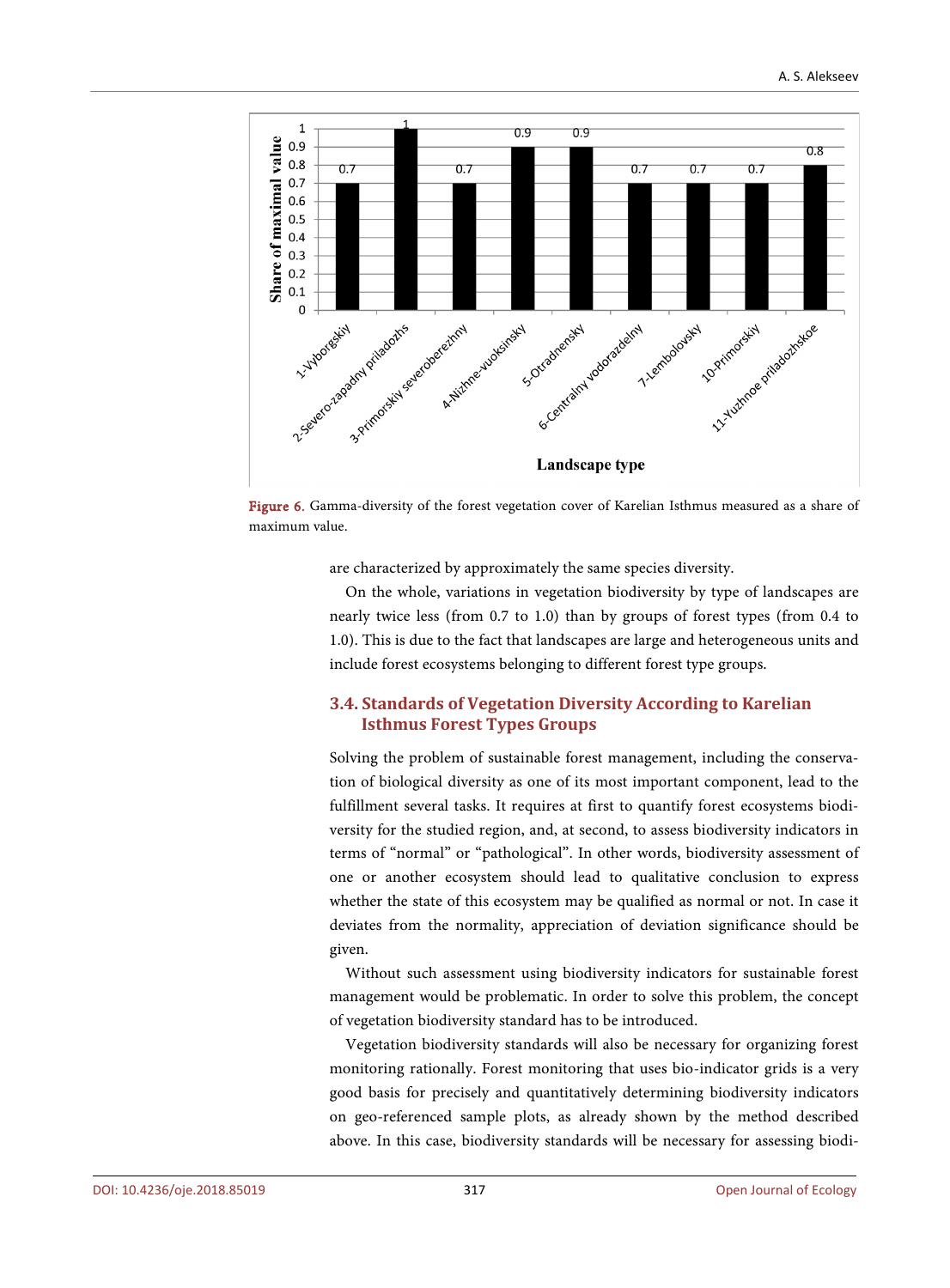versity dynamics in time and space. The most appropriate natural feature for determining biodiversity standard is forest type group. This is due to the fact that, as shown by investigations' results, alpha-diversity of forest ecosystems mostly depends from the forest type group they belong to. Thus, alpha diversity variations are the largest among different forest type groups. Moreover, forest type groups are characterized by indicators that are necessarily defined both during sample plots investigations and forest management activities. Therefore, information that forest stands belong to one or another forest type group is well known and available.

Biodiversity standards may be verified by gathering qualitative data on forest ecosystems biodiversity for particular regions. Particularly, while determining the standards it would be possible to substitute forest type groups as the basic natural object for forest types that take into account differences between forest ecosystems consisting in the main forest forming species.

As shown by the researches, forest cover vegetation diversity measured by the number of species, *i.e.* alpha-diversity is a changeable indicator depending on a number of factors, of which the most important is the forest type group the ecosystem belongs to.

However, biodiversity also varies within forest type groups. Analysis of these changes has shown that it can be described precisely enough by a curve of normal distribution:

$$
f(x) = \frac{1}{\sigma\sqrt{2\pi}} * e^{-\frac{(x-m)^2}{2*\sigma^2}}
$$

where,

<sup>x</sup>-value of vegetation cover alpha-diversity,

 $f(x)$ -probability that a forest ecosystem belonging to a particular forest type group has an alpha-diversity equal to x,

<sup>m</sup>-mean alpha-diversity of forest ecosystems belonging to a particular forest type group,

<sup>σ</sup>-average quadratic (standard) deviation from the mean value of alpha-diversity of forest ecosystems belonging to a particular forest type group.

The resulting curve of normal distribution and its main statistics in standardized variables are shown on [Figure 7.](#page-14-0)

On [Figure 7](#page-14-0) the average value of distribution is situated at the beginning of the coordinates. The number of standard deviations from the average serves as a unit to measure alpha diversity.

As shown on the figure, 68.3% of forest ecosystems should have alpha-diversity comprised within the limits of one  $\sigma$ , 95.4% in the limits of two  $\sigma$ , and 99.7% in the limits of three  $\sigma$ .

Standard of alpha diversity for forest ecosystems should be considered to be the mean value of alpha diversity for each forest type group –  $m$ ; standard deviation, and standard curve are analytical tools for assessing deviations from the standard.

Standard curves for alpha diversity assessment of Karelian Isthmus forest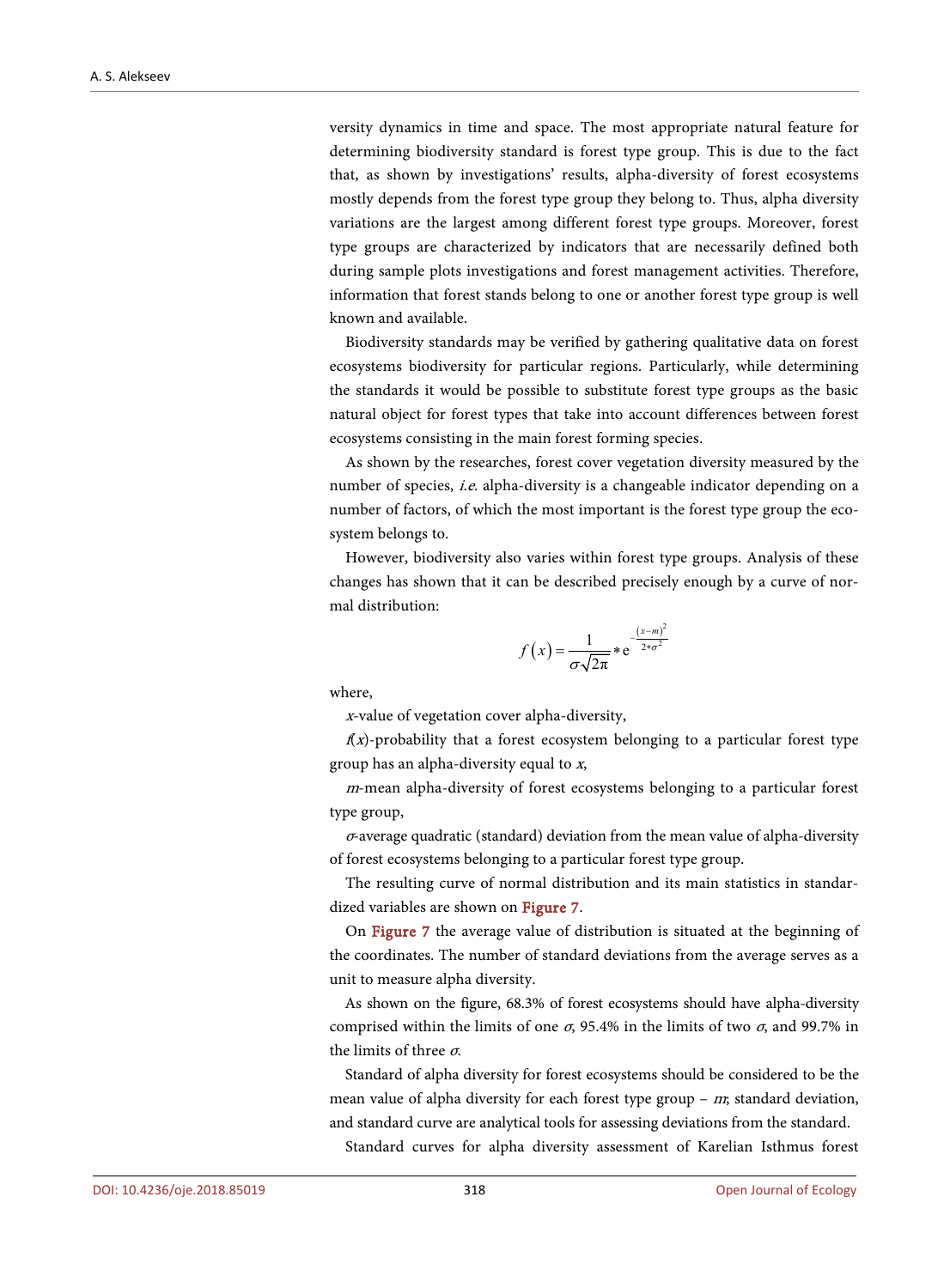<span id="page-14-0"></span>ecosystems, belonging to the lichen—poorest and oxalis—richest in alpha diversity forest type groups are shown on [Figure 8](#page-14-1) and [Figure 9.](#page-14-2)



Figure 7. Curve of normal distribution and its main statistics in standardized variables.

<span id="page-14-1"></span>

Figure 8. Share of sample plots with different alpha diversity in lichen forest type group (mean 11 species, standard deviation 2.9,  $R^2 = 74.5\%$ ).

<span id="page-14-2"></span>

Figure 9. Share of sample plots with different alpha diversity in oxalis forest type group (mean 33 species, standard deviation 8.2,  $R^2 = 93.5\%$ ).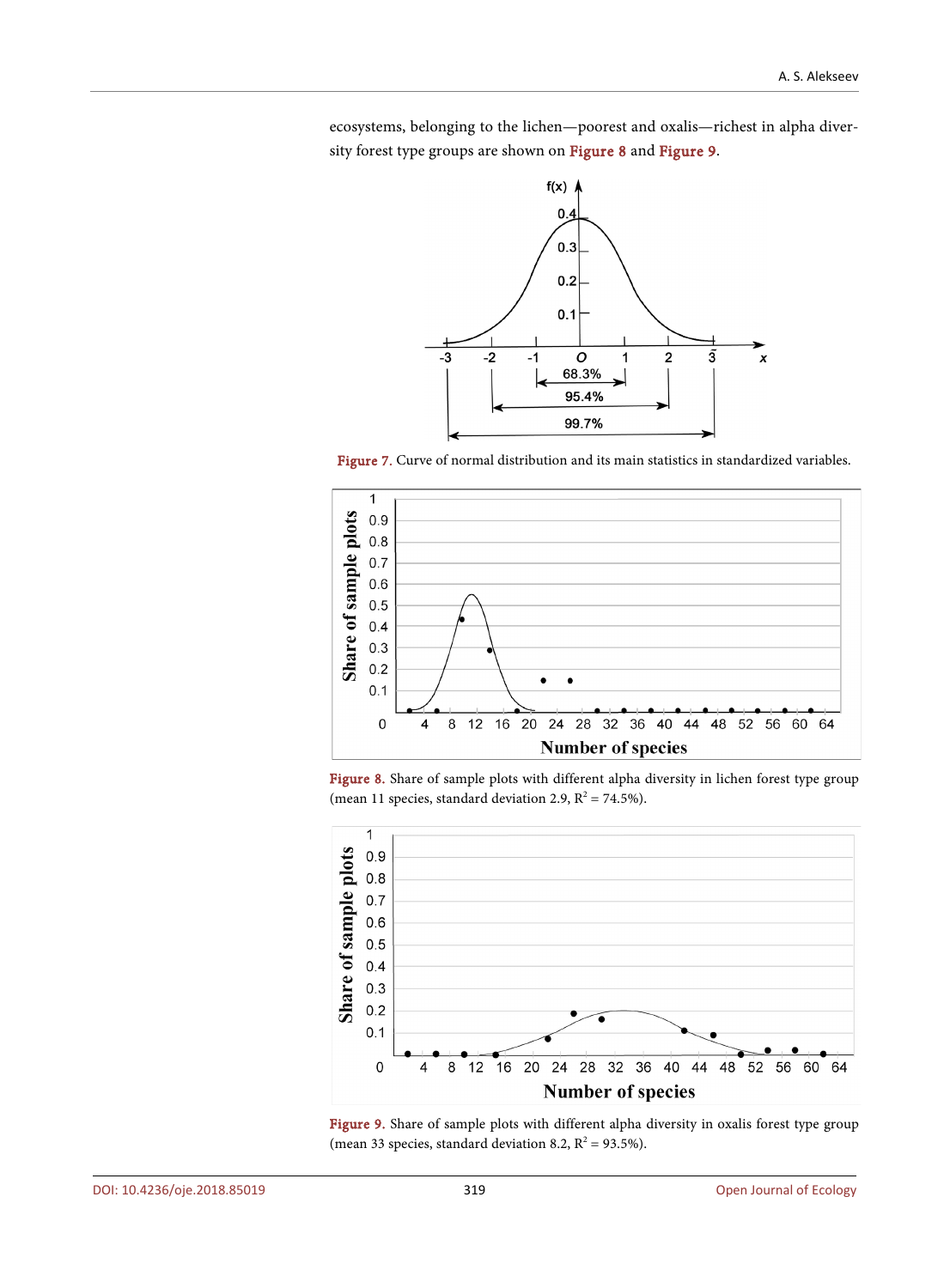Standard curves statistical characteristics for the all seven forest type groups, as well as the determination coefficient showing the quality in approximating experimental data with the normal distribution curve, are given in [Table 2.](#page-15-0)

As shown in [Table 2,](#page-15-0) as alpha-diversity mean value increases, the standard deviation also increases. Standard deviation will then have to be taken into account when using biodiversity standards for practical applications.

Practical use of the standard may be to assess alpha-diversity of particular natural areas by comparing observation results with awaited results of the standard. In order to use the standard for practical application, indicator variability within forest type groups has to be taken into account. This could be done the following way:

1) Choose from [Table 2](#page-15-0) the standard corresponding to the assessed forest type group;

2) Determine the difference (d) between the standard (average) value of alpha diversity and the measured one;

3) Determine how many times the difference d exceeds the standard deviations by calculating the ratio  $d/\sigma$ ;

4) Conclude about the conformity of the observed results to the standard as follows:

a) If  $d/\sigma \leq \sigma$ , observed results correspond completely to the standard,

b) If  $1 < d/\sigma \leq 2\sigma$ , observed results correspond to the standard,

c) If  $2 < d/\sigma \leq 3\sigma$ , observed results do not completely correspond to the standard,

d) If  $d/\sigma$  > 3 $\sigma$ , observed results are not corresponding to the standard.

Doing so, objective data may be obtained concerning the state of particular forest ecosystems using vegetation diversity indicators together with the standards worked out.

# **4. Conclusions**

The work carried out allowed gathering rich experimental data and evaluating

<span id="page-15-0"></span>Table 2. Statistical characteristics of alpha diversity standards according to forest type groups.

| Forest type groups | Statistical descriptions | $R^2$ , % |      |  |
|--------------------|--------------------------|-----------|------|--|
|                    | $\boldsymbol{m}$         | $\sigma$  |      |  |
| Lichen             | 11                       | 2.9       | 74.5 |  |
| Cowberry           | 16                       | 5.2       | 94.5 |  |
| Oxalis             | 33                       | 8.2       | 90.8 |  |
| Motley grass       | 37                       | 11.1      | 58.2 |  |
| Bilberry           | 23                       | 6.0       | 93.0 |  |
| Polytrichosum      | 21                       | 6.0       | 80.5 |  |
| Sphagnum           | 19                       | 4.7       | 87.6 |  |
|                    |                          |           |      |  |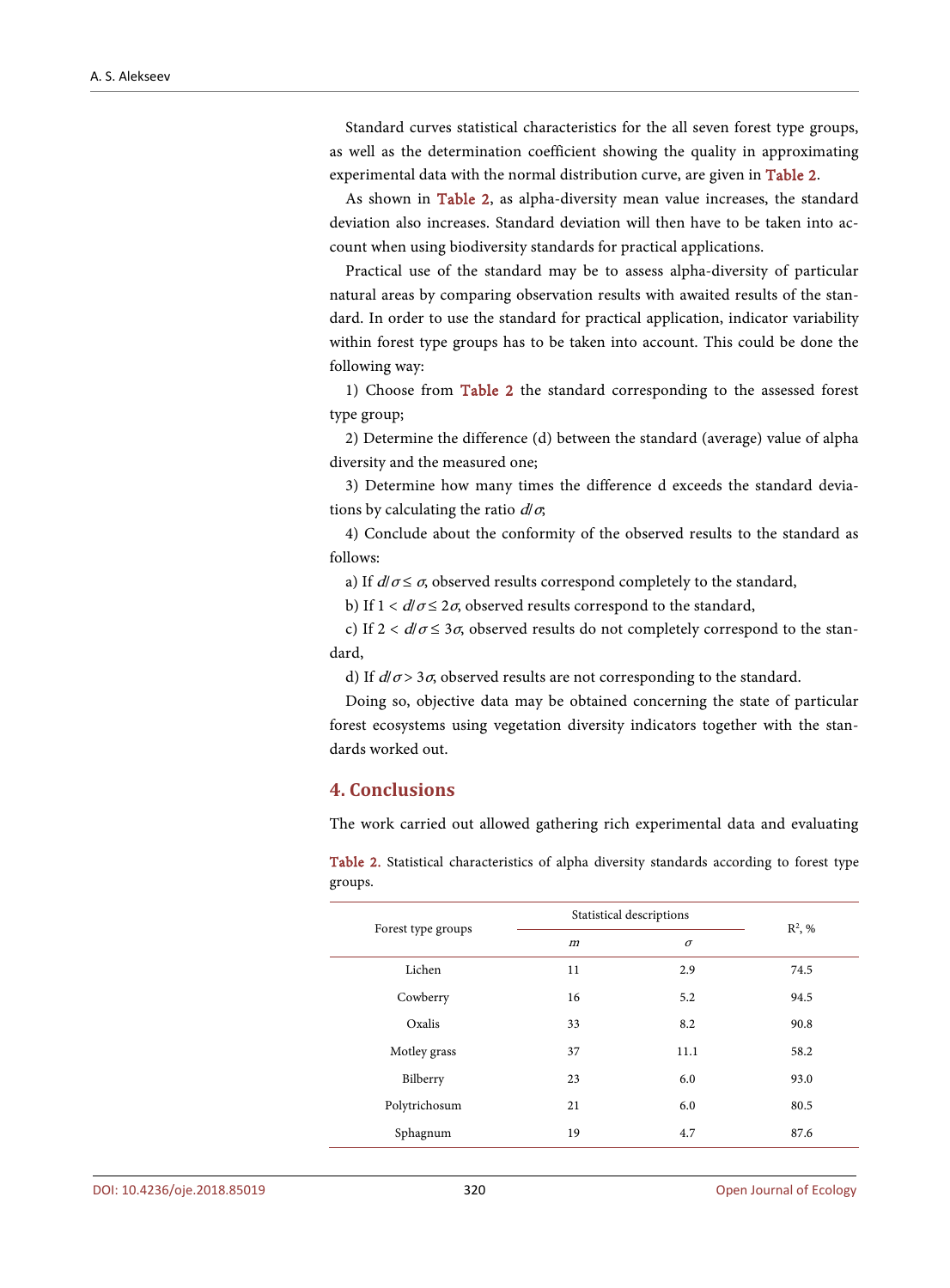the state of the biodiversity over the Karelian Isthmus [\[29\]](#page-18-0) [\[30\].](#page-18-1) These results may be used as thresholds to evaluate further changes in biodiversity over the same area. They also may be used to compare the richness of Karelian Isthmus forest habitats to other habitats of the region.

Standards worked out have deep potential for practical applications as they allow locating, identifying and evaluating changes in biodiversity and thus grounding biodiversity conservation policy. Locating the most significant changes will allow regional authorities focusing on the most degraded areas. Identifying changes will permit to identify factors responsible for affecting biodiversity and thus defining countermeasures. At last, evaluating changes will allow appreciate effectiveness of biodiversity conservation measures.

More precisely, results may be summarized as follows:

- Methodology for Assessment and Inventory of Forest Ecosystems Biodiversity is developed on the base of regular grid of sample plots ICP-Forests international program and appears to be effective enough to provide the statistically reliable data for different plant biodiversity characteristics calculations and following analysis.
- Statistical analysis of <sup>α</sup> diversity (species diversity) of Karelian Isthmus forest vegetation cover conducted for each forest type group has shown that distribution of sample plots according to species diversity values can be clearly described by a curve of normal distribution. The average of species number is not large and amounts to 26 species per sample plot. The average quadratic deviation has been calculated as 9.5. Thus, about 2/3 of sample plots have species diversity ranging from 15 to 35 species.
- Beta-diversity analysis of Karelian Isthmus forest vegetation cover has shown that diversity noticeably varies along a gradient of ecological factors determined by forest type groups. The largest species diversity is observed in rich and optimally moistened habitats, the smallest one in dry and poor habitats, and medium diversity in moist ones. Soil and moisture are key factors controlling biodiversity of forest communities.
- Gamma-diversity analysis of forest vegetation cover has shown that all the nine landscape units have approximately equal species diversity. It ranges on the average from 21 to 32 species. On the whole, if vegetation biodiversity varies according to landscapes, this variation is approximately twice less (from 0.7 to 1.0) than according to forest type groups (from 0.4 to 1.0). This is due to the fact that landscapes are large and heterogeneous units made of forest ecosystems belonging to different forest type groups.
- Biodiversity standards characterizing forest ecosystems alpha diversity are average value for each forest type group (m), standard deviation  $(\sigma)$ , and standard curve. These standards, taken in their all, constitute an analytical tool for assessing alpha-diversity deviations from the standard.

### **References**

<span id="page-16-0"></span>[1] Secretariat of the Convention on Biological Diversity (2014) Global Biodiversity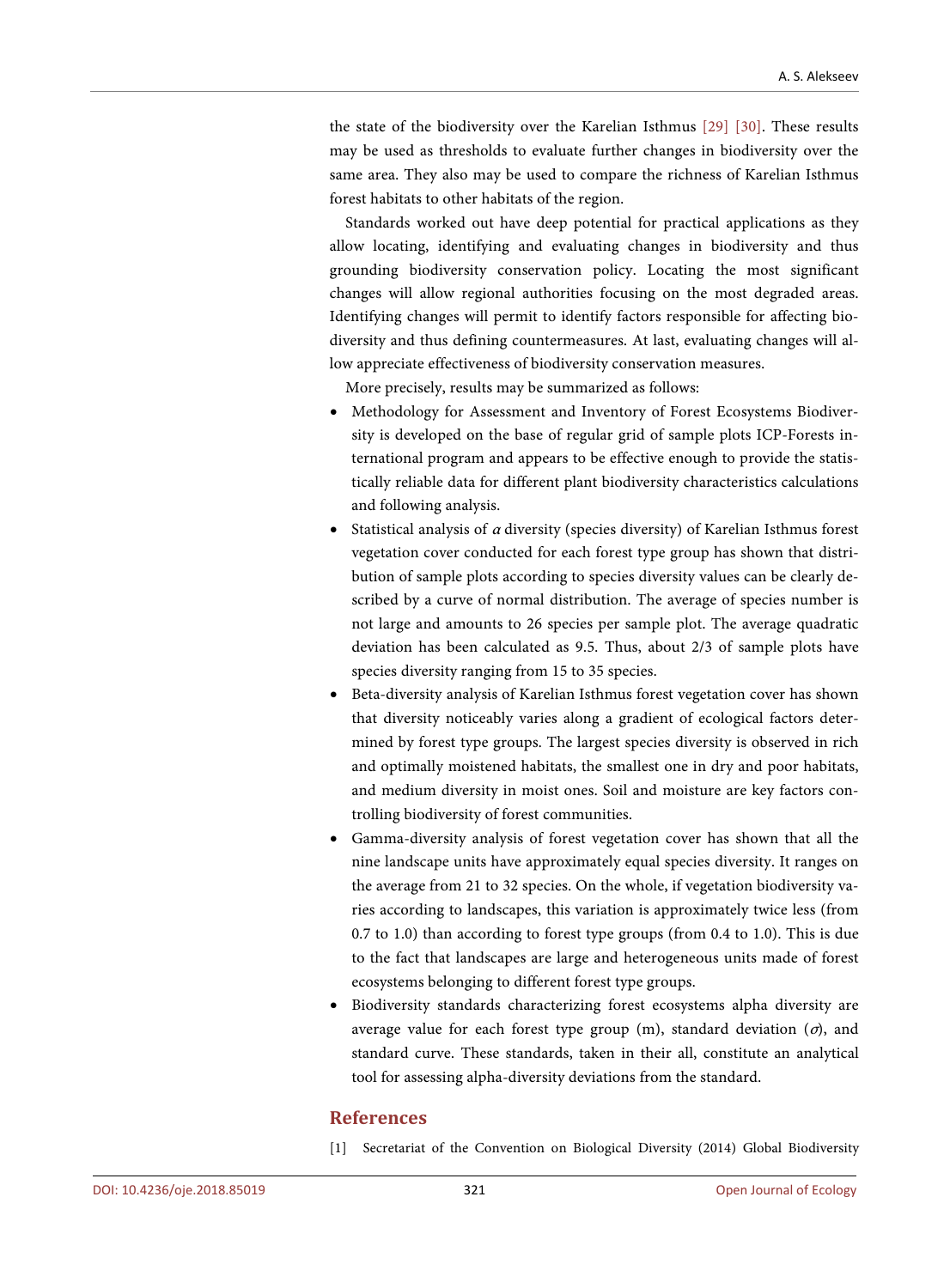Outlook 4, Montréal, 155 p. <https://www.cbd.int/gbo/gbo4/publication/gbo4-en.pdf>

- <span id="page-17-0"></span>[2] Hansen, M., Potapov, P., Moore, R., et al. (2013) High-Resolution Global Maps of 21st-Century Forest Cover Change. Science, 342, 850-853. <https://doi.org/10.1126/science.1244693>
- <span id="page-17-1"></span>[3] Angelstam, P., Andersson, K., Axelsson, R., Elbakidze, M., Jonsson, B.G. and Roberge, J.-M. (2011) Protecting Forest Areas for Biodiversity in Sweden 1991-2010: The Policy Implementation Process and Outcomes on the Ground. Silva Fennica, 45, 1111-1133.<https://doi.org/10.14214/sf.90>
- <span id="page-17-2"></span>[4] Naeem, S., et al. (1994) Declining Biodiversity Can Alter the Performance of Ecosystems. Nature, 386, 734-737. <https://doi.org/10.1038/368734a0>
- <span id="page-17-3"></span>[5] Lawton, J.H. (1994) What Do Species Do in Ecosystems? Oikos, **71**, 367-374.
- <span id="page-17-4"></span>[6] Grime, J.P. (1997) Biodiversity and Ecosystem Function. The Debate Deepens. Science, 277, 1260-1261[. https://doi.org/10.1126/science.277.5330.1260](https://doi.org/10.1126/science.277.5330.1260)
- <span id="page-17-5"></span>[7] Jones, S.G., et al. (1997) Positive and Negative Effects of Organisms as Physical Ecosystem Engineers. Ecology, 78, 1946-1957. [https://doi.org/10.1890/0012-9658\(1997\)078\[1946:PANEOO\]2.0.CO;2](https://doi.org/10.1890/0012-9658(1997)078%5b1946:PANEOO%5d2.0.CO;2)
- <span id="page-17-6"></span>[8] Wilcove, D.S. (1990) Protecting Biodiversity in Multiple-Use Lands: Lessons from US Forest Service. Trends in Ecology & Evolution, 4, 385-388. [https://doi.org/10.1016/0169-5347\(89\)90108-0](https://doi.org/10.1016/0169-5347(89)90108-0)
- <span id="page-17-7"></span>[9] Noss, R.F. (1990) Indicators for Monitoring Biodiversity: A Hierarchical Approach. Conservation Biology, 4, 355-364. <https://doi.org/10.1111/j.1523-1739.1990.tb00309.x>
- [10] McKenney, D.W., et al. (1994) Towards a Set of Biodiversity Indicators for Canadian Forests. Proceedings of a Forest Biodiversity Indicators Workshop, Canadian Forest Service, Sault St. Marie, November 29-December 1, 1993, 16-27.
- [11] Loiskekoski, M., et al. (1994) Sound Forestry-Sustainable Development. List of Criteria and Most Suitable Indicators. Ministerial Conference on the Protection of Forests in Europe, Helsinki.
- [12] Angelstam, P. (1998) Towards a Logic for Assessing Biodiversity in Boreal Forests. In: Bachmann, P., Kohl, M. and Paivinen, R., Eds., Assessment of Biodiversity for Improved Forest Planning, Kluwer, 301-313. [https://doi.org/10.1007/978-94-015-9006-8\\_29](https://doi.org/10.1007/978-94-015-9006-8_29)
- [13] McGeoch, B., et al. (1998) Scaling up the Value of Bioindicators. Trends in Ecology & Evolution,, 13, 46-47. [https://doi.org/10.1016/S0169-5347\(97\)01279-2](https://doi.org/10.1016/S0169-5347(97)01279-2)
- <span id="page-17-8"></span>[14] Hansson, L. (2000) Indicators of Biodiversity: Recent Approaches and Some General Suggestions. In Indicators for Forest Biodiversity in Europe (BEAR). EC Specific RTD Programme CT-3575. Technical Report №1, 1-7.
- <span id="page-17-9"></span>[15] Groombridge, B. (ed.) (1992) Global Biodiversity: Status of the Earth's Living Resources. Chapman and Hall, London, 342 p.
- <span id="page-17-10"></span>[16] (1992) Convention on Biodiversity. <https://www.cbd.int/convention/text/default.shtml>
- <span id="page-17-11"></span>[17] Roberts, A.M. and Gillam, F. (1995) Patterns and Mechanisms of Plant Diversity in Forested Ecosystems: Implications for Forest Management. Ecological Applications, 5, 969-977. <https://doi.org/10.2307/2269348>
- <span id="page-17-12"></span>[18] Alekseev, A.S., Houix, J.P. and Gauberville, C. (2006) La diversite floristique des forets de l'Isthme de Carelie. Foret-Entreprise, 167, 29-32.